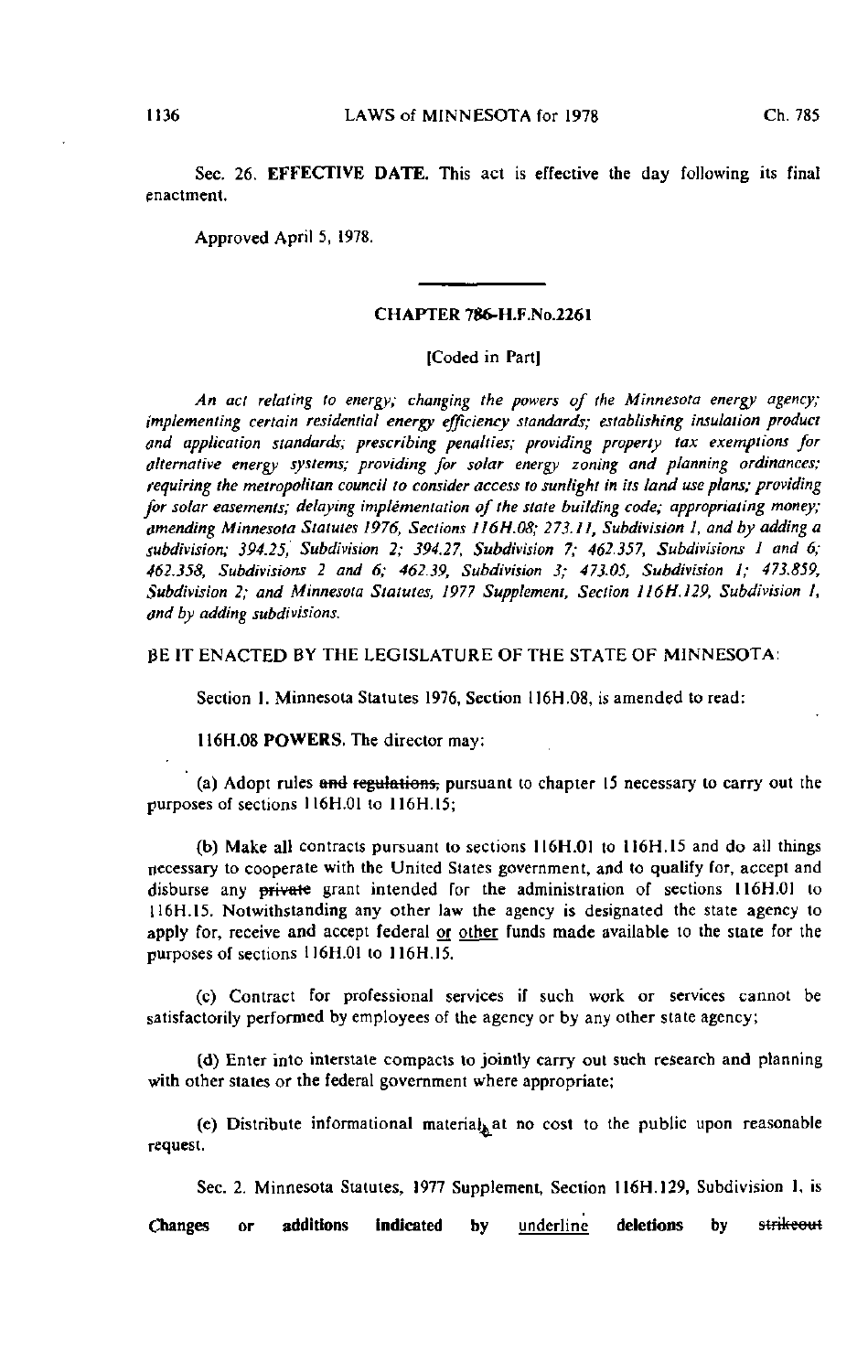amended to read:

I16H.129 ENERGY CONSERVATION STANDARDS FOR EXISTING RESIDENCES. Subdivision 1. Before January 1,  $\frac{1978}{1979}$  1979, the commissioner of administration, in consultation with the director and the appropriate standing committees of the legislature, shall promulgate minimum energy efficiency standards for existing residential buildings residences. The standards shall be economically feasible in that the resultant savings in energy procurement costs, based on current and projected average residential energy costs in Minnesota as certified by the director in the state register , will exceed the cost of the energy conserving requirements amortized over a period of five years the five-year period subsequent to the incurring of such cost. The costs computed under this section shall include reasonable inflation and interest factors.

By February 15, 1978, the director shall make recommendations to the legislature en methods te obtain compliance with the standards set forth in this subdivision.

Sec. 3. Minnesota Statutes, 1977 Supplement, Section 116H.129, is amended by adding subdivisions to read:

Subd. 2. For the purposes of subdivisions  $3$  to  $7$ , the following terms shall have the meanings given them.

(a) "Residence" means any dwelling for habitation either seasonally, meaning all or a portion of the months of December through March, or permanently by one or more persons. A residence may be owned or rented and may be part of a multi-dwelling or multi-purpose building, but shall not include buildings such as hotels, hospitals, motels, dormitories, sanitariums, nursing homes, schools and other buildings used for educational purposes, or correctional institutions. A mobile home as defined in section 168.011. subdivision 8, shall be a residence for purposes of this section.

(b) "Time of sale" means the time when a written purchase agreement is executed by the buyer, or, in the absence of a purchase agreement, at the time of the execution of any document providing for the conveyance of a residence.

(c) "Energy disclosure report" means the written and signed evaluation by a person certified pursuant to subdivision  $6$  of this section made on an approved form, representing to the actual buyer of the residence evaluated that the evaluator has used reasonable care and diligence, and has found no instance of noncompliance with the items contained on the approved form as of the date thereon except as specifically designated.

(dj "Applicable energy efficiency standards" means those standards established under subdivision 1 which are not shown to be economically infeasible for the building in question.

Subd. 3. ENERGY CONSERVATION FOR RENTAL PROPERTY. Effective January 1, 1980, all residences constructed prior to January 1, 1976, which are renter-occupied during all or a portion of the months of November through April shall be in compliance with standards pursuant to subdivision 1 pertaining to caulking and

Changes or additions indicated by <u>underline</u> deletions by s<del>trikeou</del>t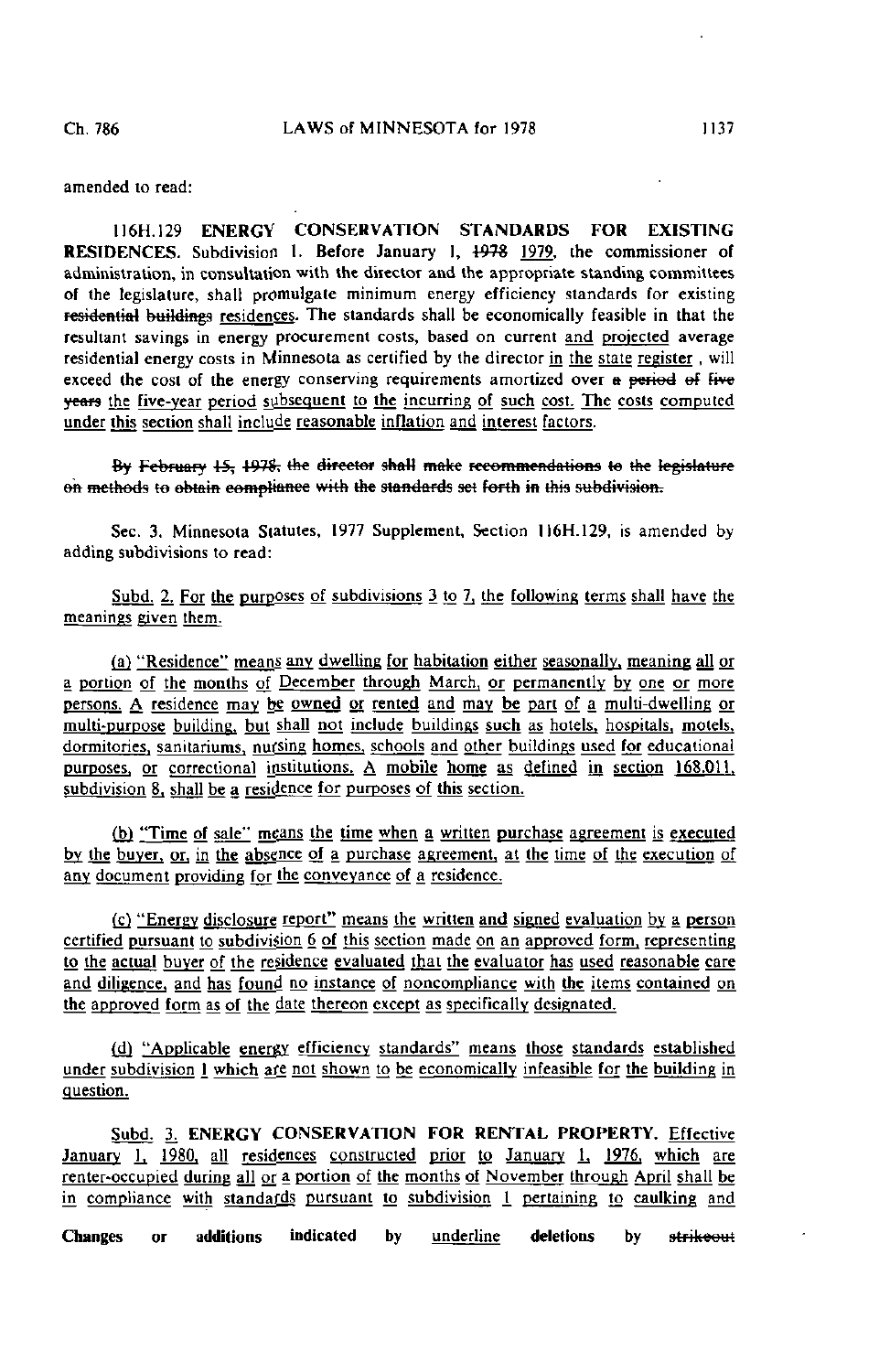weatherstripping of exterior joints and sealing of other openings in the building envelope. Effective July 1, 1983, all residences which are renter-occupied during all or a portion of the months of November through April shall be in compliance with ajl applicable energy efficiency standards.

Subd. 4. INSPECTIONS. The energy agency shall conduct inspections on a random basis for compliance with the provisions of subdivision 3 of this section.

Subd. 5. RESIDENTIAL ENERGY DISCLOSURE PROGRAM. By March 1, \9T9± the commissioner of administration, in consultation with the director of the energy agency and thg appropriate standing committees of the legislature, shall promulgate rules providing for residential energy disclosure requirements and shall approve forms for the purposes of this subdivision. The rules and forms shall provide only for the disclosure of structural characteristics, energy use characteristics relating to energy consumption and conservation, and the extent of compliance with standards adopted pursuant to section J16H.129. subdivision 1. Nothing in the forms shall indicate or be deemed to indicate that the residence meets all state building code specifications.

Subd. 6. BUILDING EVALUATORS. By August 1, 1979, the commissioner of administration shall certify evaluators in each county of the state who are qualified to determine the compliance of a residence with applicable energy disclosure requirements. The commissioner of administration shall, by rule pursuant to chapter 15, establish standards for the certification and performance of eyalualors and set a fee for the certification of evaluators which is sufficient to cover the ongoing costs of the program once it is established. The commissioner shall encourage the certification of existing groups of trained municipal personnel and individuals from public service organizations. Effective August  $\overline{1, 1979}$ , each certified evaluator shall, on request of the owner, inspect any residence and report the degree to which it complies with applicable energy disclosure requirements. The inspections shall be made within 30 days of the request.

Subd. 7, DISCLOSURE REPORT. Effective October 1, 1979, no owner or agent shall sell by conveyance or contract for conveyance a residence constructed before January, 1976, without providing to the buyer, prior to the time of sale, a copy of an energy disclosure report for the residence unless the buyer has been provided a copy of the form used in making an energy disclosure report and has declared in writing that he waives his right to a report. If the residence has been evaluated subsequent to the effective date of this section, no new evaluation shall be required for five years after the date of the evaluation, if a copy of the last evaluation has been delivered to the prospective buyer. The provisions of this subdivision shall not apply to the sale or conveyance of any residence to a public body or by a sheriff, constable, marshal or other public or court officer in the performance of his official duties as such, or to trustees in bankruptcy or any other person or persons acting under the direction or authority of any court, state or federal, in selling a residence, except as to a public sale ordered by a probate court, in which case this subdivision shall apply.

Subd.  $\geq 8$ . Before January 1, 1978, the commissioner of administration, in consultation with the director, shall by rule amend the standards concerning heat loss, illumination, and climate control promulgated pursuant to section 116H.12. subdivision 4.

Changes or additions indicated by underline deletions by strikeout

 $\mathbf{r}$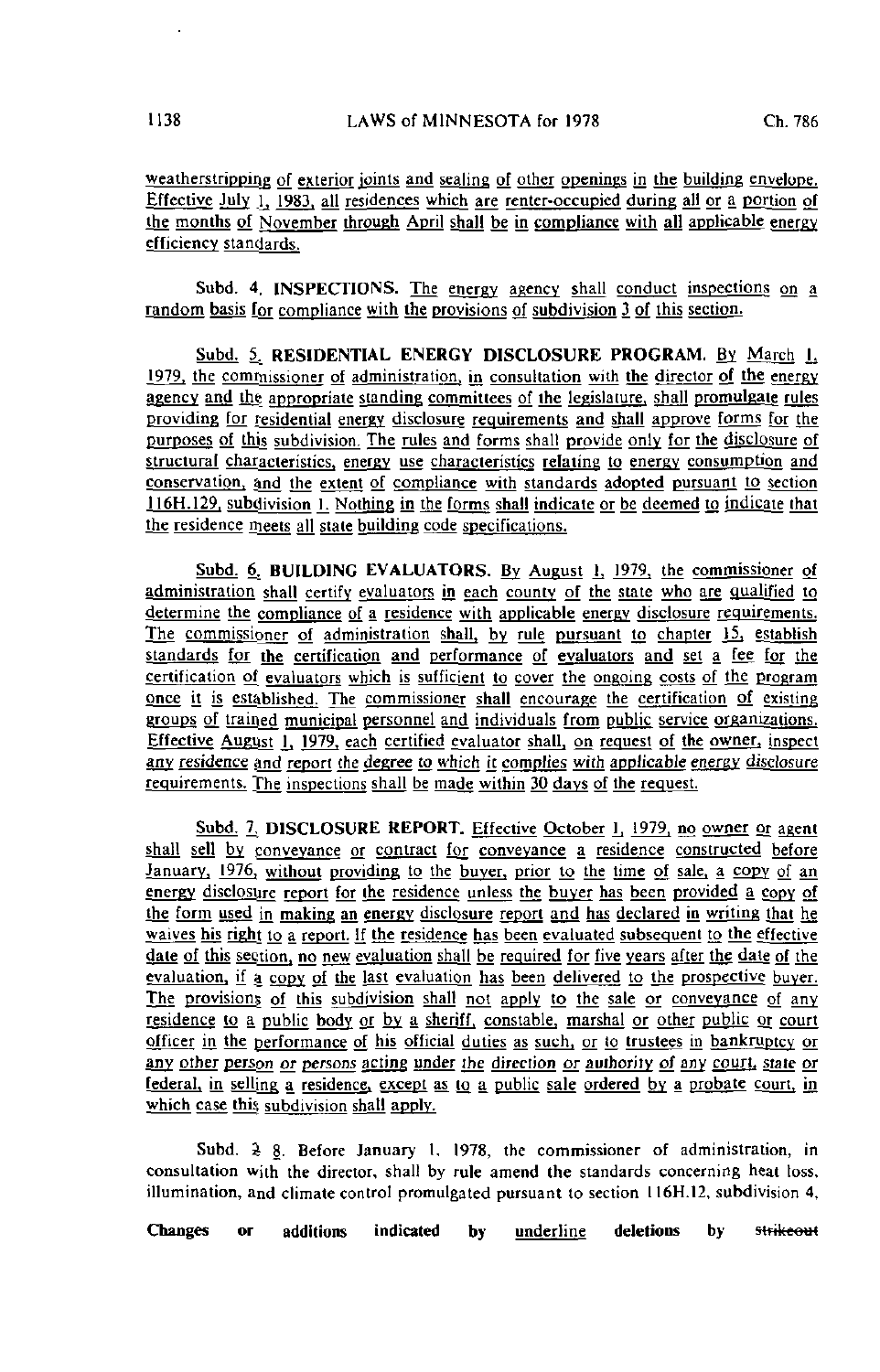to require that electrical service to individual dwelling units in buildings containing two or more units be separately metered, with individual metering readily accessible to the individual occupants. The standards authorized by this subdivision shall only apply to buildings constructed after the effective date of the amended standards. Buildings intended for occupancy primarily by persons who are 62 years of age or older or handicapped, or which contain a majority of units not equipped wilh complete kitchen facilities, shall be exempt from the provisions of this subdivision.

Sec. 4. |325.984| HOME INSULATION; CONSUMER PROTECTION; **DEFINITIONS.** Subdivision  $L$  For the purposes of sections 4 to 9, the following terms shall have the meanings here given them.

Subd. 2. "Advertisement" means any written or verbal statement, illustration or depiction which appears in the mass media, in brochures, leaflets, or circulars, outdoor advertising, retail displays, or on vehicles, which is designed to cause the sale of or interest in the purchase of insulation.

Subd. 3. "Energy agency" means the Minnesota energy agency as provided in chapter 1I6H.

Subd. 4. "Industry members" means producers and suppliers of materials from which insulation is made who promote the sale or distribution of insulation; manufacturers of insulation; jobbers, wholesalers and retailers of insulation; contractors and applicators who sell and install residential insulation; and those engaged in the marketing of insulation who are, or who purport to act as, agents of manufacturers or suppliers of insulation.

Subd. 5. "Insulation" means any material or assembly of materials used primarily to provide resistance to heat flow in building structures, including but not limited to mineral fibrous, mineral cellular, organic fibrous, organic cellular or reflective materials, whether in loose fill, flexible, semi-rigid or rigid form.

Subd. 6. "Laboratory qualified to test thermal insulation" means an approved laboratory classified by the energy agency in consultation with industry members as passing an appropriate examination of ability to perform tests and continuing inspection or follow-up service according to specifications for manufacture and installation, also referred to as "testing laboratory".

Subd. 7. "Presenting a clear and present danger" means known to cause physical damage to structure or health hazards to occupants through continuing direct contact or release of hazardous substances as defined in section 24.33.

Subd. 8. "R value" means the measure of resistance to heat flow through a material or the reciprocal of the heal flow through a material expressed jn British thermal units per hour per square foot per degree Farenheit at 75 degrees Farenheit mean temperature.

Subd. 9. "Specifications for manufacture and installation" means those specifications in section 5.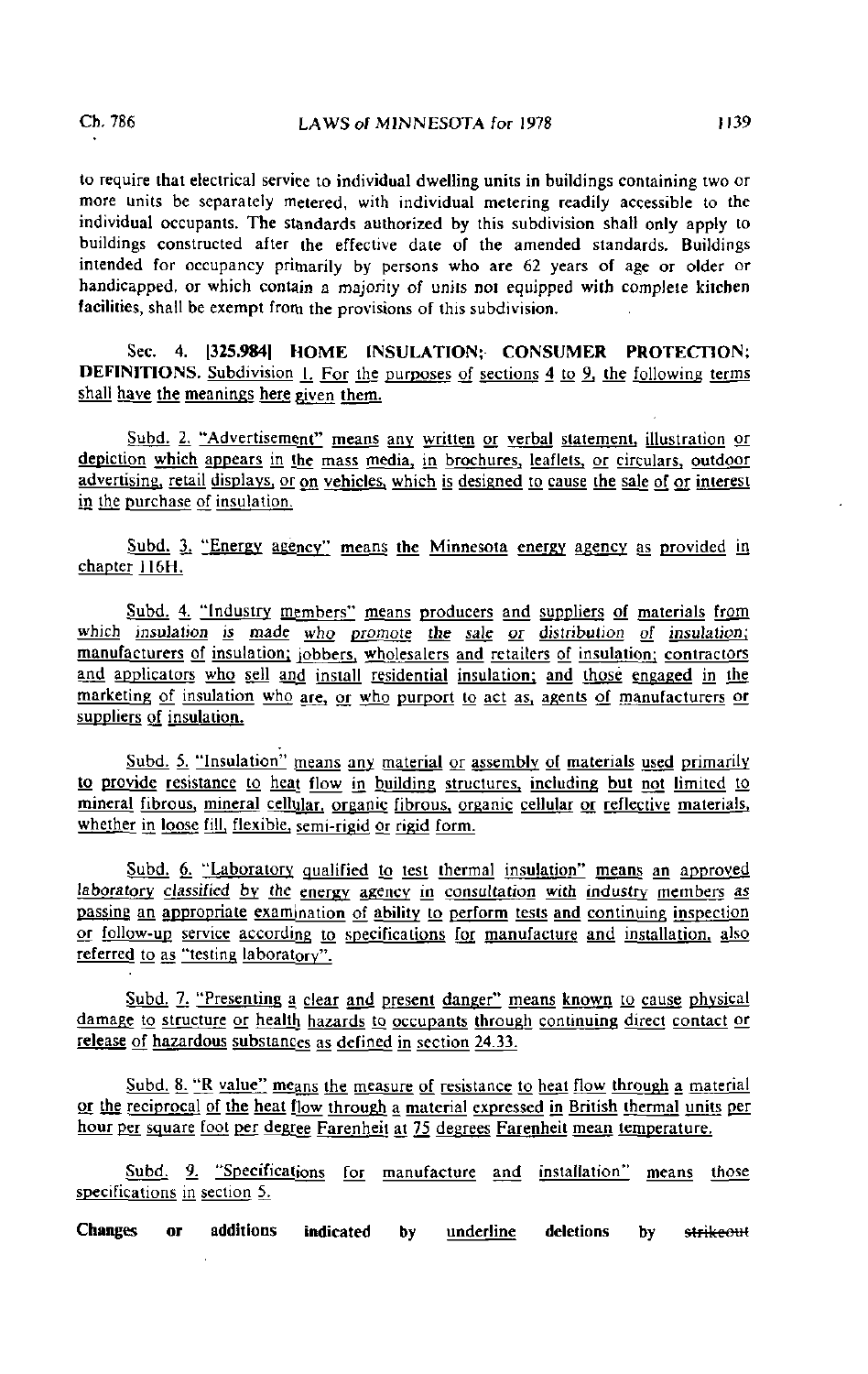Sec. 5. 1325.9851 SPECIFICATIONS FOR THE MANUFACTURE, LABELING, AND INSTALLATION OF INSULATION. Subdivision L Within nine months of the effective date of this act, the energy agency shall promulgate rules pursuant to chapter |5 regarding quality, information, and product safety specifications for the manufacture, labeling, installation, and thermographing of insulation. The specifications and any amendments to them shall conform as far as is practical to federal 'standards or other standards generally accepted and in use throughout the United States. Such standards, with modifications as may be deemed necessary, may be adopted by reference. The specifications as promulgated and any amendments shall be based on the application of scientific principles, approved tests, and professional judgment. Upon the effective date of this act, the energy agency may issue temporary rules pursuant to section 15.0412. subdivision 5, for the purposes of this section.

Subd. 2. In addition to the specifications promulgated pursuant to subdivision 1 of this section, no insulation presenting a clear and present danger by the nature of its composition at the time of installation shall be used or offered for sale in Minnesota.

Subd. 3. The manufacturer's written instructions describing the proper methods of application of the insulation and required or recommended safety measures shall be provided to each intermediate and ultimate consumer of all insulation sold for use in Minnesota within ten days of when the insulation is sold.

Sec. 6. [325.986] TESTING OF INSULATION. Subdivision L The director of the energy agency shall promulgate rules concerning qualifications of testing laboratories and the nature of continuing inspection and follow-up services for this section.

Subd. 2. Effective December 1, 1979, all insulation used or offered for sale in Minnesota shall be subject to a continuing inspection and follow-up service by an approved laboratory qualified to test thermal insulation.

Subd. 3. Upon the adoption of specifications under section 5, subdivision 1, all insulation used or offered for sale in Minnesota shall be tested in accordance with testing procedures required under those specifications by a laboratory qualified to test thermal insulation.

Subd. 4. The director of the energy agency shall purchase from time to time unopened insulation packages which shall be sent to an approved testing laboratory to test for compliance with the specifications established under section 5, subdivision 1.

Sec. 7. [325.987) UNFAIR AND DECEPTIVE ADVERTISING PRACTICES. Subdivision 1. It shall be considered an unfair and deceptive practice to violate any of the provisions of this section,

Subd. 2. No advertisement for insulation to be used or offered for sale in Minnesota shall state that a percentage of fuel costs or a certain dollar amount of fuel costs will be saved unless the statement is accompanied by the following or substantially similar disclaimer in letters the same size as the claim of savings: "Stated savings are estimates only. Actual savings may vary depending on type of home, weather conditions,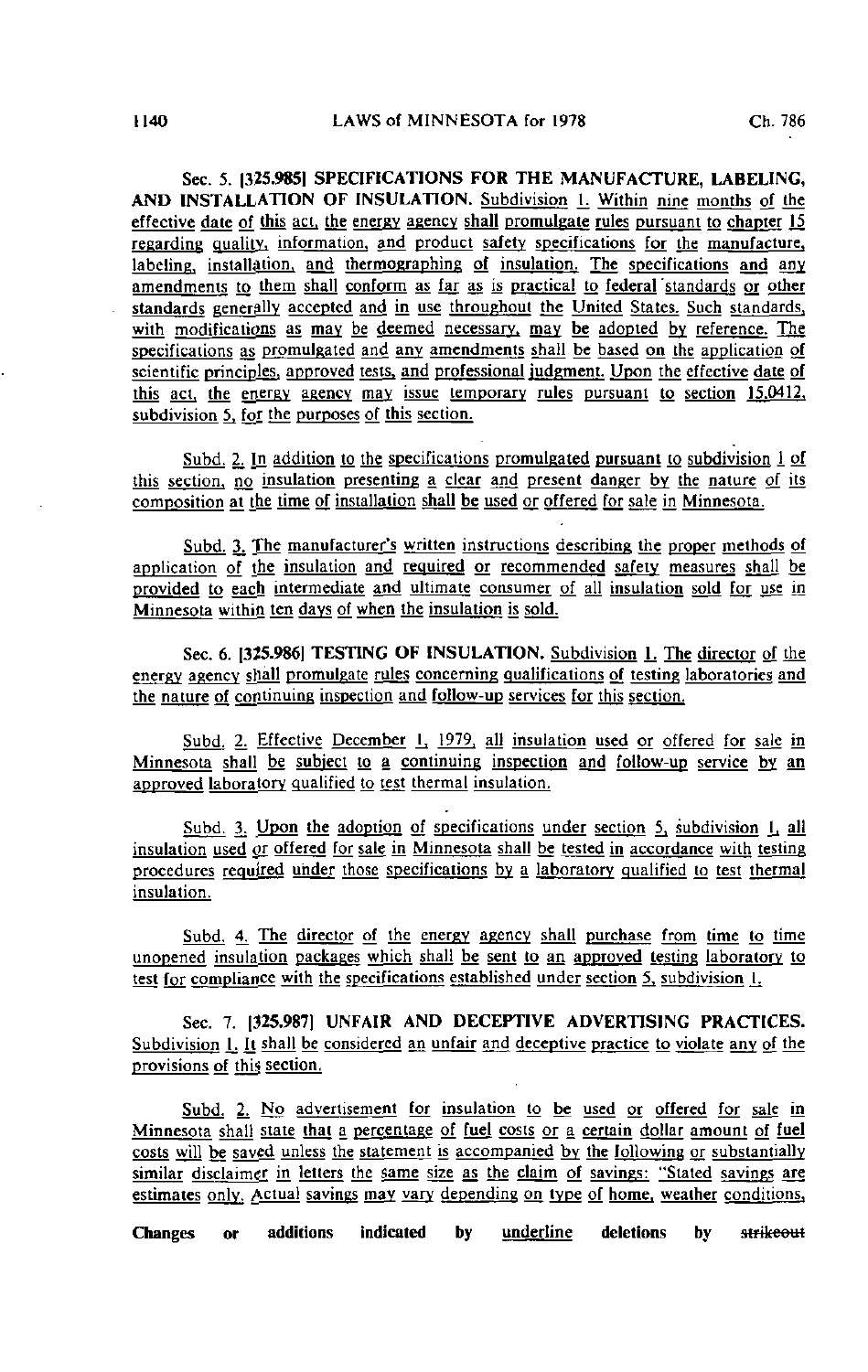L. P

### occupant lifestyle, energy prices and other factors."

Subd. 3. No advertisement for insulation to be used or offered for sale in Minnesota shall contain any claim which is false or misleading, or for which there exists no reasonable substantiation at the time the claim is made. Prohibited claims include, but are not limited to, the following: does not burn, noncombustible, self-extinguishing, nonpoisonous. non-irritating, vermin-proof, rodent-proof, resists mildewing, will not shrink, will not crack, permanent, no deterioration, complete coverage, fills all voids, never needs replacing, will not settle. This prohibition shall not apply if the claim is substantiated by tests identified in the specifications established under section  $5$ , subdivision 1, or by appropriate testing procedures of the American Society for Testing and Materials where no test required under section 5, subdivision 1, applies. Such tests shall be made by a laboratory qualified to test thermal insulation. When tests are not designed to duplicate actual conditions, substantiated claims must so state.

Subd. 4; No representation about the thermal resistance value of insulation shall be made unless the R value is given and has been determined by the tests required in the specification established under section  $5$ , subdivision  $1$ , or by appropriate testing procedures of the American Society for Testing and Materials where no test required under section 5, subdivision 1, applies. Such tests shall be made by an approved laboratory qualified to test thermal insulation.

Sec. 8. |325.988| MARKING, LABELING, AND CONSUMER INFORMATION. Subdivision 1. The outside of all containers and wrappings of insulation used or offered for sale in Minnesota shall have the following information printed legibly thereon in bold type not less than  $1/8$  inch high:

(a) Type (pneumatic or blown, pouring, batt, roll, blanket, board, cellular, or reflective};

(b) R value (to the nearest tenth) per inch at the recommended installation density;

(c) Required thickness in inches to obtain four or more commonly used R values and the corresponding coverage areas in square feet of the insulation in the container or wrapping;

(d) Expiration date and expected shelf life of all resins, catalysts, and foaming agents for all foam insulations, whether in powder, diluted or partially diluted state, on canister, drum, container, or package. For.purposes of this section, "foam insulation" means products having an organic base or composed of yinyj or plastic material or both. which are manufactured or installed using a process involving a foaming agent, a resin, a catalyst and an air compressor, including but not limited to urea-formaldehyde, other urea-based foams, urethane foam, polyurethane foam, polystyrene foam, and isocyanurate foam.

£g) Name and address of the manufacturer of the insulation;

tQ A notation of'those current specifications of the United States General Services Changes or additions indicated by underline deletions by strikeout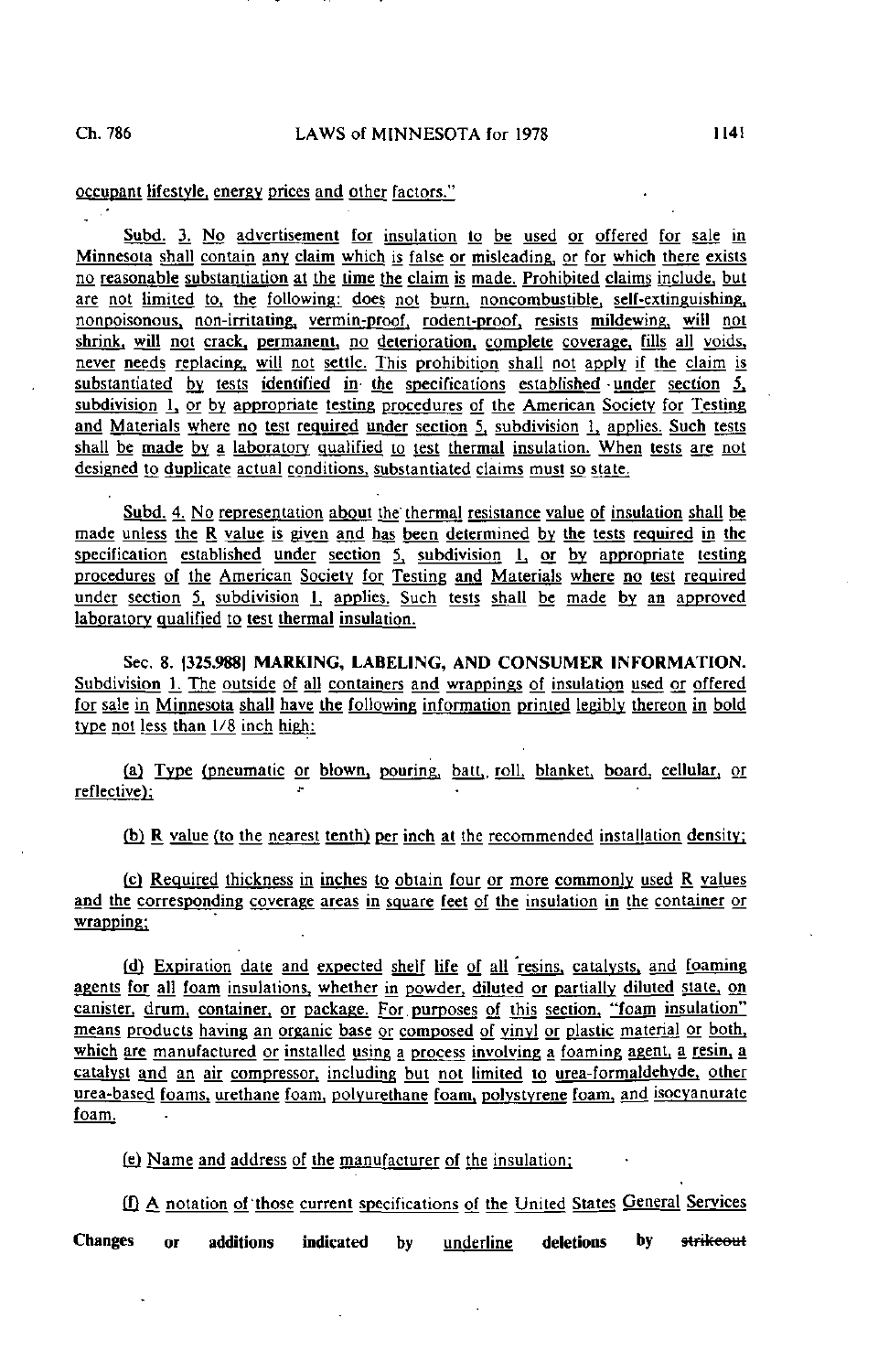Administration, the United States Department of Energy, the United States Department of Housing and Urban Development, the United States Consumer Product Safety Commission, the Federal Trade Commission and the energy agency with which the insulation complies;  $\sim$ 

(g) The net weight of the contents of the bag, package, or container.

- Subd. 2. Where insulation is used or offered for sale without the manufacturer's container. the information required in subdivision 1 shall be provided in a separate printed statement' to the intermediate and ultimate consumers.

Sec. 9. (325.9891 ENFORCEMENT; PENALTIES. Subdivision L Violation of section 5, subdivision 2, or section 6, subdivision 2 or 3, shall constitute a misdemeanor, provided that the sole liability for such violation on insulation sold under the manufacturer's brand or trademark shall be the manufacturer's, and that an industry member who is not a manufacturer shall be liable under this subdivision only if he has actual knowledge'or knowledge fairly implied on the basis of the objective circumstances that the insulation presents a clear and present danger or has not been subject to the required testing procedures.

Subd. 2. Violation of section 5, subdivision 3, section 7, or section 8 shall constitute a misdemeanor.

Subd. 3. The provisions of section 7 may be enforced by the attorney general pursuant to section 325.907. The attorney general may recover costs and disbursements, including costs of investigation and reasonable attorney's fees. In addition to the remedies otherwise provided by law, any person injured by a violation of sections 5, 7, or 8 may bring a civil action and recover damages together with costs of investigation and reasonable attorney's fees, and receive other equitable relief as determined by the court. The court may as appropriate enter a consent judgment or decree without the finding of illegality.

Subd. 4. Remedies taken under this section shall not exclude other civil or criminal actions under Minnesota Statutes.

Sec. 10. Minnesota Statutes 1976, Section 273.11, Subdivision 1, is amended to read:

273.11 VALUATION OF PROPERTY. Subdivision 1. Except as provided in subdivision subdivisions 2 and 6 or section 273.17, subdivision 1, all property shall be valued at its market value. In estimating and determining such value, the assessor shall not adopt a lower or different standard of value because the same is to serve as a basis of taxation, nor shall he adopt as a criterion of value the price for which such property would sell at auction or at a forced sale, or in the aggregate with all the property in the town or district; but he shall value each article or description of property by itself, and at such sum or price as he believes the same to be fairly worth in money. In assessing any tract or lot of real property, the value of the land, exclusive of structures and improvements, shall be determined, and also the value of all structures and improvements

Changes or additions indicated by <u>underline</u> deletions by st<del>rikeout</del>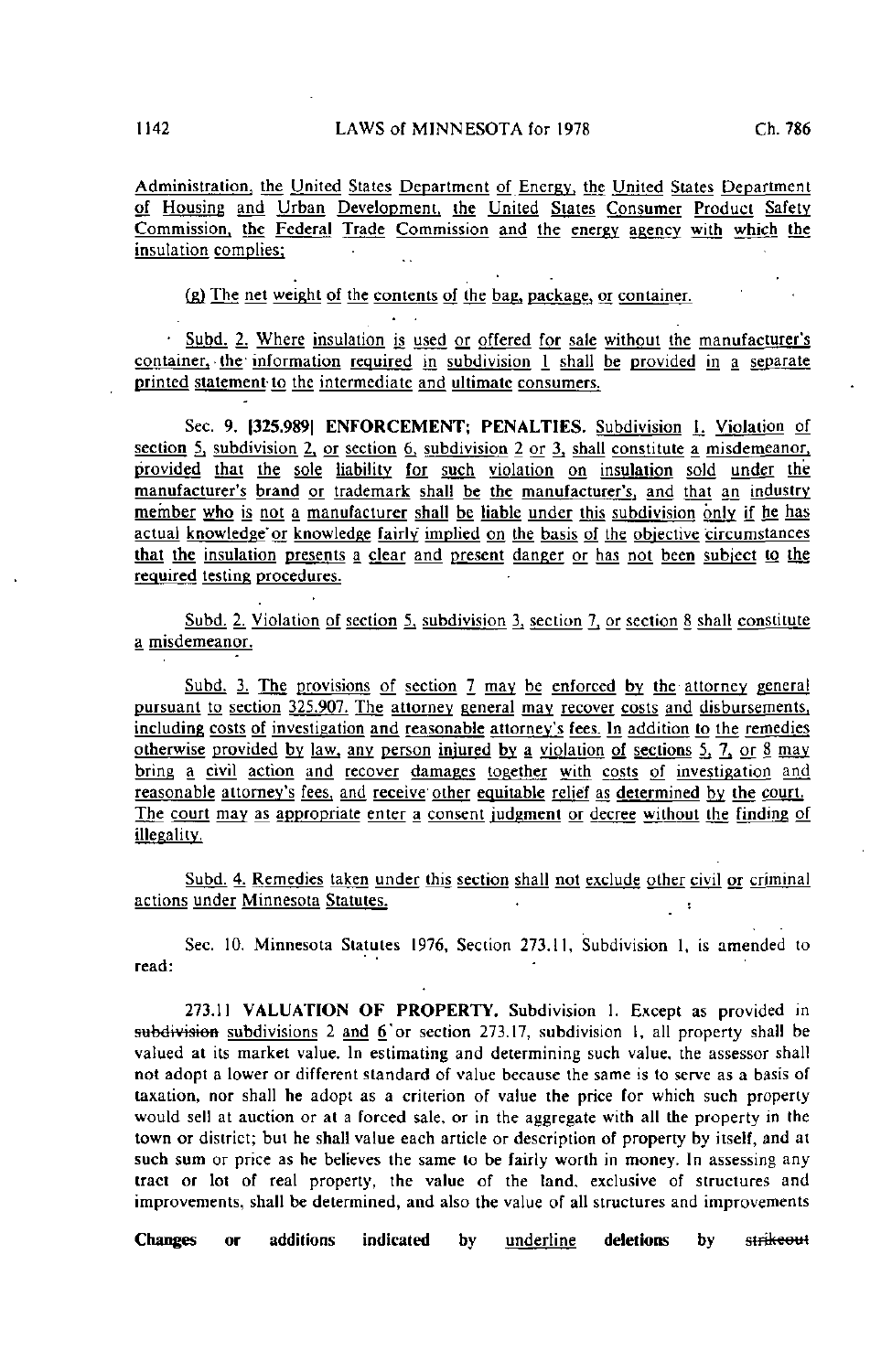thereon, and the aggregate value of the property, including all structures and improvements, excluding the value of crops growing upon cultivated land. In valuing real property upon which there is a mine or quarry; it shall be valued at such price as such property, including the mine or quarry, would sell for a fair, voluntary sale, for cash. In valuing real property which is vacant, the fact thai such property is platted shall not be taken into account. An individual lot of such plaited property shall not be assessed in excess of the assessment of the land as if it were unplatted until the lot is improved with a permanent improvement all or a portion of which is located upon the lot, or for a period of three years after final approval of said plat whichever is shorter. When a lot is sold or construction begun, the assessed value of that lot or any single contiguous lot fronting on the same street shall be eligible for reassessment. All property, or the use thereof, which is taxable under Sections 272.01, subdivision 2, or 273.19, shall be valued at the market value of such property and not at the value of a leasehold estate in such property, or at some lesser value than its market value.

Sec. 11. Minnesota Statutes 1976, Section 273.11, is amended by adding a subdivision to read:

Subd. 6, EXEMPTION FROM VALUATION INCREASE DUE TO ENERGY SYSTEM. For purposes of property taxation, the market value of real and personal property installed prior to January 1, 1984, which is a solar, wind, or agriculturally derived methane gas system used as a heating, cooling, or electric power source of a building or structure shall be excluded from the market value of that building or structure if the property is not used to provide energy for sale.

Sec. 12. Minnesota Statutes 1976, Section 394.25, Subdivision 2, is amended to read:

Subd. 2. Zoning ordinances establishing districts within which the use of land or the use of water or the surface of water pursuant to section 378.32 for agriculture, forestry, recreation, residence, industry, trade, soil conservation, water supply conservation, surface water drainage and removal, conservation of shorelands, as defined in section 105.485, and additional uses of land and of the surface of water pursuant to section 378.32, may be by official controls encouraged, regulated, or prohibited and for such purpose the board may divide the county into districts of such number, shape, and area as may be deemed best suited to carry out the comprehensive plan. Official controls may also be applied to wetlands preservation, open space, parks, sewage disposal, protection of ground water, protection of flood plains as defined in section 104.02, protection of wild, scenic or recreational rivers as defined in section 104.33, protection of slope, soils, unconsolidated materials or bedrock from potentially damaging development, preservation of forests, woodlands and essential wildlife habitat, reclamation of non-metallic mining lands; protection and encouragement of access to direct sunlight for solar energy systems as defined in section  $116H.02$ , subdivision  $\pm 1$ ; and the preservation of agricultural lands.

Sec. 13, Minnesota Statutes 1976, Section 394.27, Subdivision 7, is amended to read: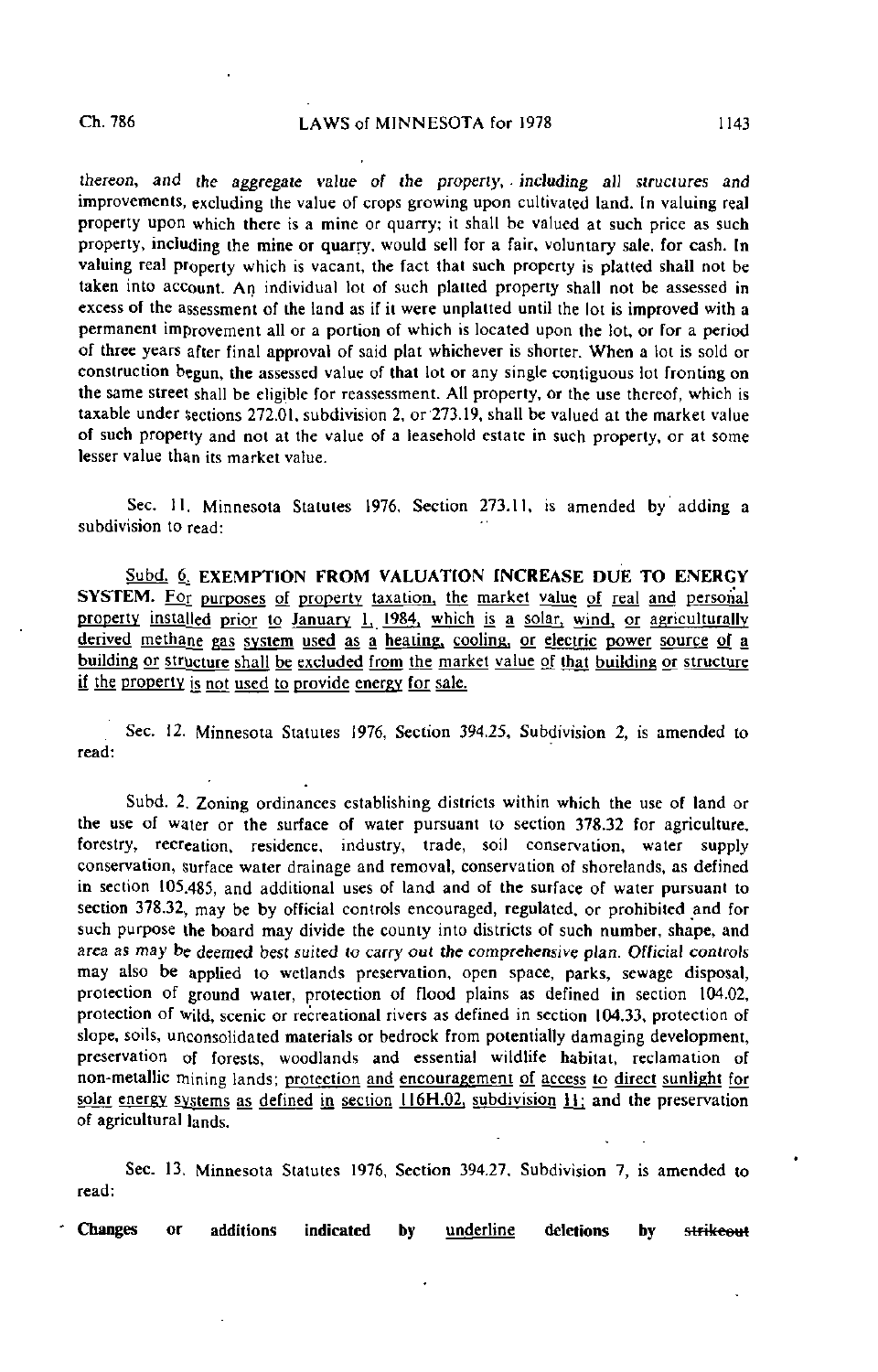Subd. 7. The board of adjustment shall have the exclusive power to order the issuance of variances from the terms of any official control including restrictions placed on nonconformities. Variances shall only be permitted when they are in harmony with the general purposes and intent of the official control in cases when there are practical difficulties or particular hardship in the way of carrying out the strict letter of any official control, and when the terms of the variance are consistent with the comprehensive plan. "Hardship" as used in connection with the granting of a variance means the property in question cannot be put to a reasonable use if used under the conditions allowed by the official controls; -the plight of the landowner is due to circumstances unique to his property not created by the landowner; and the variance, if granted, will not alter the essential character of the locality. Economic considerations alone shall not constitute a hardship if a reasonable use for the property exists under the terms of the ordinance. No variance may be granted that would allow any use that is prohibited in the zoning district in which the subject property is located. The board of adjustment may impose conditions in the granting of variances to insure compliance and to protect adjacent properties and the public interest. The board of adjustment may consider the inability to use solar energy systems a "hardship" in the granting of variances.

Sec. 14. Minnesota Statutes 1976,. Section 462.357, Subdivision 1, is amended to read:

462.357 PROCEDURE FOR PLAN EFFECTUATION; ZONING. Subdivision 1. AUTHORITY FOR ZONING. For the purpose of promoting the public health, safety, morals and general welfare, a municipality may by ordinance regulate the location, height, bulk, number of stories, size of buildings and other structures, the percentage of lot which may be occupied, the size of yards and other open spaces, the density and distribution of population, the uses of buildings and structures for trade, industry, residence, recreation, public activities, or other purposes, and the uses of land for trade, industry, residence, recreation, agriculture, forestry, soil conservation, water supply conservation, conservation of shorelands, as defined in section 105.485, access to direct sunlight for solar energy systems as defined in section 116H.02, flood control or other purposes, and may establish standards and procedures regulating such uses. The regulations may divide the municipality into districts or zones of suitable numbers, shape and area: The regulations shall be uniform for each class or kind of buildings, structures or land and for each class or kind of use throughout such district, but the regulations in one district may differ from those in other-districts. The ordinance embodying these regulations shall be known as the zoning ordinance and shall consist of text and maps. A city may by ordinance extend the application of its zoning regulations to unincorporated territory located within two miles of its limits in any direction, but not in a county or town which has adopted zoning regulations; provided that where two or more noncontiguous municipalities have boundaries less than four miles apart, each is authorized to control the zoning of land on its side of a line equidistant between the two noncontiguous municipalities unless a town or county in the affected area has adopted zoning regulations. Any city may thereafter enforce such regulations in the area to the same extent as if such property were situated within its corporate limits, until the county or town board adopts a comprehensive zoning regulation which includes the area.

Sec. 15. Minnesota Statutes 1976, Section 462,357, Subdivision 6, is amended to

Changes or additions indicated by <u>underline</u> deletions by s<del>trikeout</del>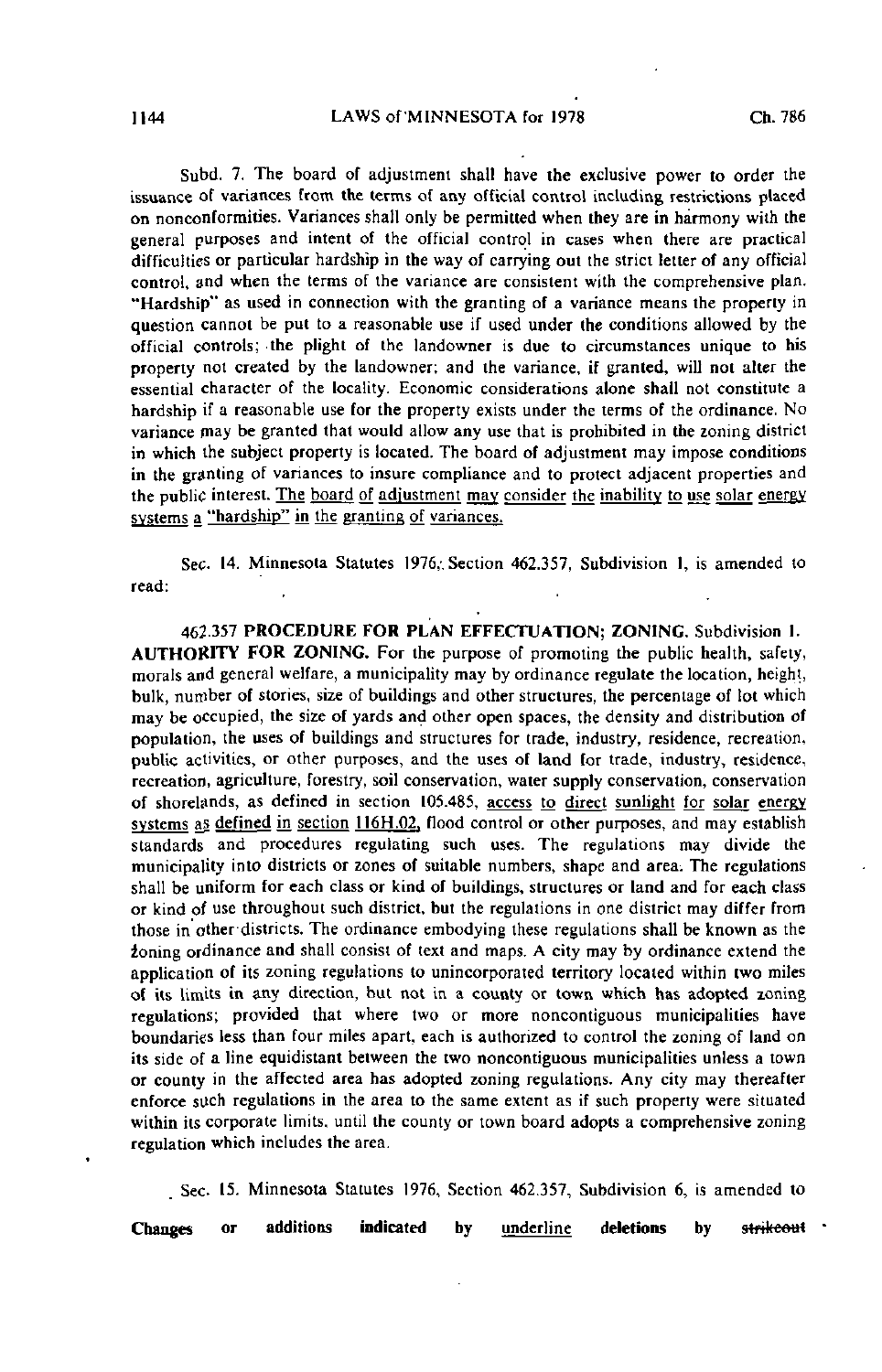read:

Subd. 6. APPEALS AND ADJUSTMENTS. Appeals to the board of appeals and adjustments may be taken by any affected person upon compliance with any reasonable conditions imposed by the zoning ordinance. The board of appeals and adjustments has the following powers with respect to the zoning ordinance:

(1) To hear and decide appeals where it is alleged that there is an error in any order, requirement, decision, or determination made by an administrative officer in the enforcement of the zoning ordinance.

(2) To hear requests for variances from the literal provisions of the ordinance in instances where their strict enforcement would cause undue hardship because of circumstances unique to the individual property under consideration, and to grant such variances only when it is demonstrated that such actions will be in keeping with the spirit and intent of the ordinance. Undue hardship includes, but is not limited to, inadequate access to direct sunlight for solar energy systems. The board of appeals and adjustments or the governing body as the case may be, may not permit as a variance any use that is not permitted under the ordinance for property in the zone where the affected person's land is located. The board or governing body as the case may be, may permit as a variance the temporary use of a one family dwelling as a two family dwelling. The board or governing body as the case may be may impose conditions in the granting of variances to insure compliance and to protect adjacent properties.

Sec. 16. Minnesota Statutes 1976, Section 462.358, Subdivision 2, is amended to read:

Subd. 2. TERMS OF REGULATIONS. Subdivision regulations shall require that a proposed subdivision plat shall be in conformity with the official map if such exist. In establishing requirements for the location and width of streets, the municipality shall take into consideration anticipated traffic needs and the prospective character of the development and make any reasonable requirements therefor. As a condition to the approval of any subdivision plat of lands to which the regulations apply, subdivision regulations may prescribe requirements concerning the extent and manner in which streets shall be graded and improved, and electric and gas distribution lines or piping, water, sewer, or other facilities shall be installed. The regulations may provide, or authorize the governing body or other platting authority to provide, that, in lieu of the completion of such work before the final approval of the plat, the governing body or platting authority may accept or require a contract secured by a cash deposit, certified check, or a bond in an amount and with surety and conditions satisfactory to it, to assure the municipality that such improvements and utilities will be actually constructed and installed according to the specifications approved by the governing body or platting authority as expressed in the contract; and the municipality may enforce such contracts by appropriate legal and equitable remedies. The subdivision regulations may require that in appropriate plots of subdivisions to be developed for residential, commercial, industrial or other uses, or as a planned development which includes residential, commercial and industrial uses, or any combination thereof, that a reasonable portion of each proposed subdivision be dedicated to the public for public use as parks, playgrounds, public open space, or storm water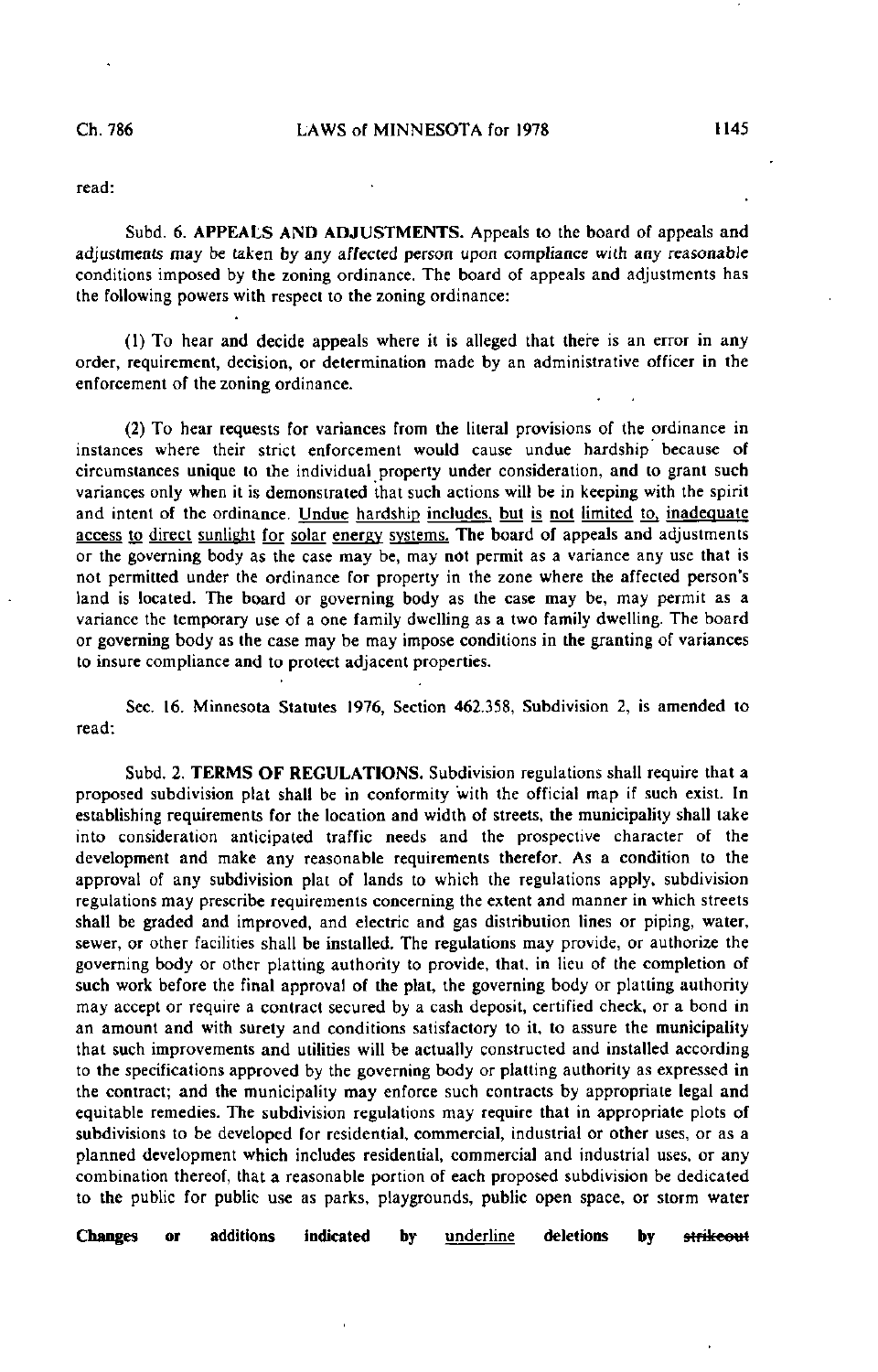holding areas or ponds,.or that the subdivider contribute an equivalent amount in cash based on the fair market value of the undeveloped land, as defined by the regulations, provided that cash payments received under such regulations shall be placed in a special fund by the municipality and used only for the acquisition of land for parks, playgrounds, public open space and storm water holding areas or ponds, development of existing park and playground sites, public open space and storm water holding areas or ponds, and debt retirement in connection with land previously acquired for such public purposes. The subdivision regulations, in setting forth the reasonable portion of each proposed subdivision to be dedicated to the public for public use as provided above, may take into consideration the open space, park, recreational or common areas and facilities which the subdivider has provided for the exclusive use of the residents of the subdivision.

A municipality may, through subdivision regulations, prohibit or restrict development for purposes of soil and water conservation. Such soil and water conservation regulations may call for site development plans with provisions for the control of drainage, erosion, and siltation.

A municipality may, for purposes of protecting and assuring access to direct sunlight for solar energy systems, prohibit, restrict or control development through subdivision regulations. The regulations may call for subdivision development plans containing restrictive convenants. height restrictions, side yard and setback requirements, or other permissible forms of land use controls.

Sec. 17. Minnesota Statutes 1976, Section 462.358, Subdivision 6. is amended to read:

Subd. 6- VARIANCES. Subdivision regulations may provide for a procedure for varying the regulations as they apply to specific properties where an unusual hardship on the land exists, but variances may be granted only upon the specific grounds set forth in the regulations. Unusual hardship includes, but is not limited to, inadequate access to direct sunlight for solar energy systems.

Sec. 18. Minnesota Statutes 1976, Section 462.39, Subdivision 3, is amended to read;

Subd. 3. PLANNING. The commission shall prepare and adopt, after appropriate study and such public hearings as may be necessary, a comprehensive development plan for the region. The plan shall consist of a compilation of policy statements, goals, standards, programs, and maps prescribing guides for an orderly and economic development, public and private, of the region. The comprehensive development plan shall recognize and encompass physical, social, or economic needs of the region, and those future developments which will have an impact on the entire region including but not limited to such matters as land use, parks and open space land needs, access to direct sunlight for solar energy systems, the necessity for and location of airports, highways, transit facilities, public hospitals, libraries, schools, public and private, housing, and other public buildings. In preparing the development plan the commission shall use to the maximum extent feasible the resources studies and data available from other planning agencies within the region, including counties, municipalities, special districts, and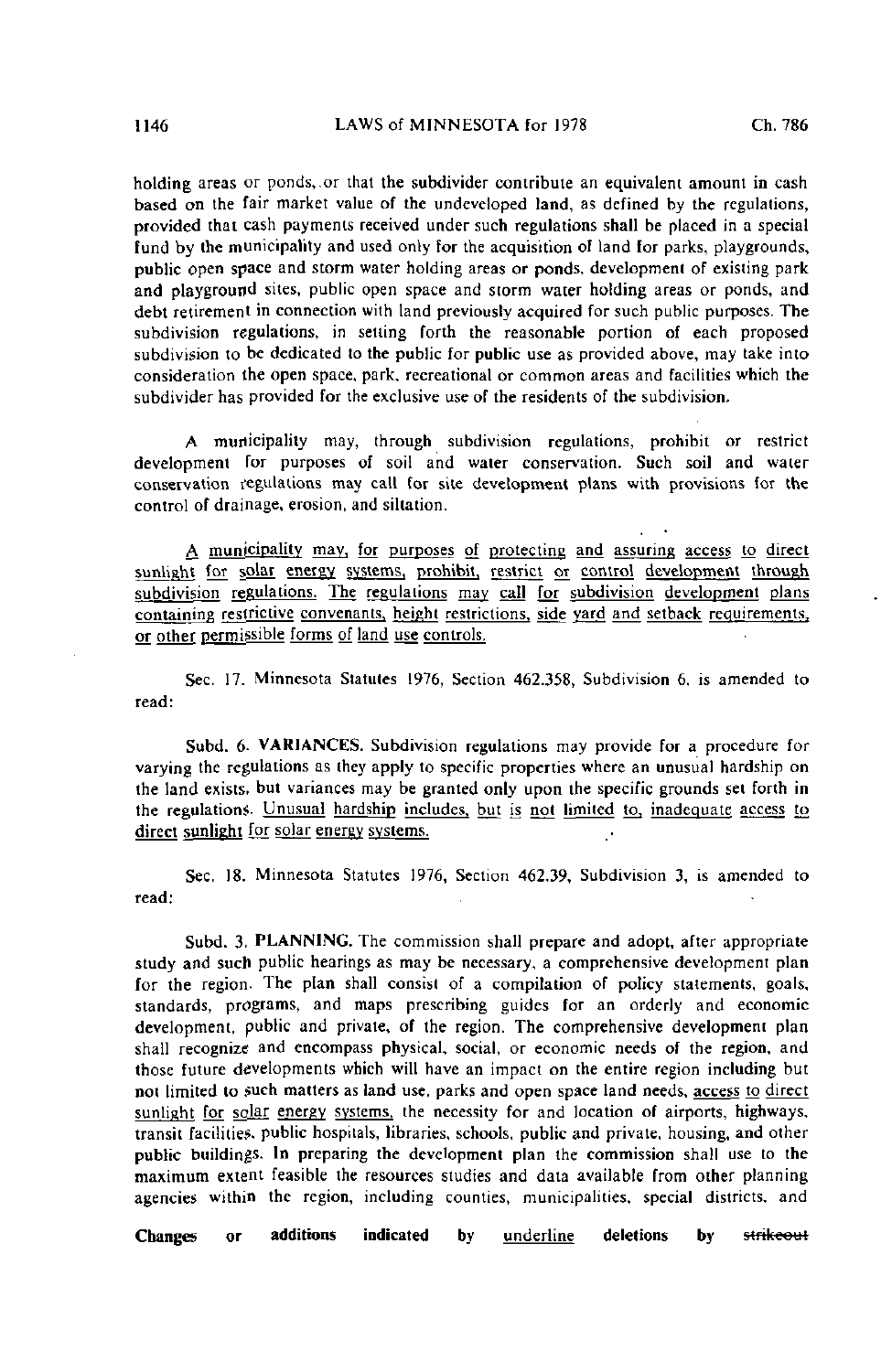subregional planning agencies, and it shall utilize the resources of the state planning agency to the same purpose. No development plan or portion thereof for the region shall be adopted by the commission until it has been submitted to the state planning agency for review and comment and a period of 60 days has elapsed after such submission. When a development plan has been adopted, the commission shall distribute it to all local government units within the region.

Sec. 19. Minnesota Statutes 1976, Section 473.05, Subdivision 1, is amended to read:

473.05 PLANS. Subdivision 1. The commission shall make plans for the physical, social, and economic development of its metropolitan area with the general purpose of guiding and accomplishing a coordinated and harmonious development of the area and of public facilities, improvements, and utilities which do not begin and terminate within the boundaries of any single governmental unit or which do not relate exclusively to the development of any single governmental unit. Such plans may include, among other things, suggestions as to highways and other transportation facilities, parks and recreational facilities, methods for protection and assuring access to direct sunlight for solar energy systems, drainage and water supply facilities, public buildings, utilities and services, as well as suggested standards for the subdivision of land and for control over the construction, height, bulk, location and use of buildings and premises. The commission may adopt by resolution of a majority of its full membership any such plan or portion of any plan as its official recommendation for the development of the area.

Sec. 20. Minnesota Statutes 1976, Section 473.859, Subdivision 2. is amended to read:

Subd. 2. LAND USE PLAN. A land use plan shall designate the existing and proposed location, intensity and extent of use of land and waler for agricultural, residential, commercial, industrial and other public and private purposes, or any combination of such purposes. A land use plan shall contain a protection element, as appropriate, for historic sites and the matters listed in section 473.204, and an element for protection and development of access to direct sunlight for solar energy systems. A land use plan shall also include a housing element containing standards, plans and programs for providing adequate housing opportunities to meet existing and projected local and regional housing needs, including but not limited to the use of official controls and land use planning to promote the availability of land for the development of low and moderate income housing.

Sec. 21. [500.30] SOLAR EASEMENTS. Subdivision L. "Solar easement" means a right, whether or not stated in the form of a restriction, easement, covenant, or condition, in any deed, will, or other instrument executed by or on behalf of any owner of land or solar skyspace for the purpose of ensuring adequate exposure of a solar energy system as defined in section 116H.02. Subdivision 11, to solar energy.

Subd. 2. Any property owner may grant a solar easement in the same manner and with the same effect as a conveyance of an interest in real property. The easements shall be created in writing and shall be filed, duly recorded, and indexed in the office of the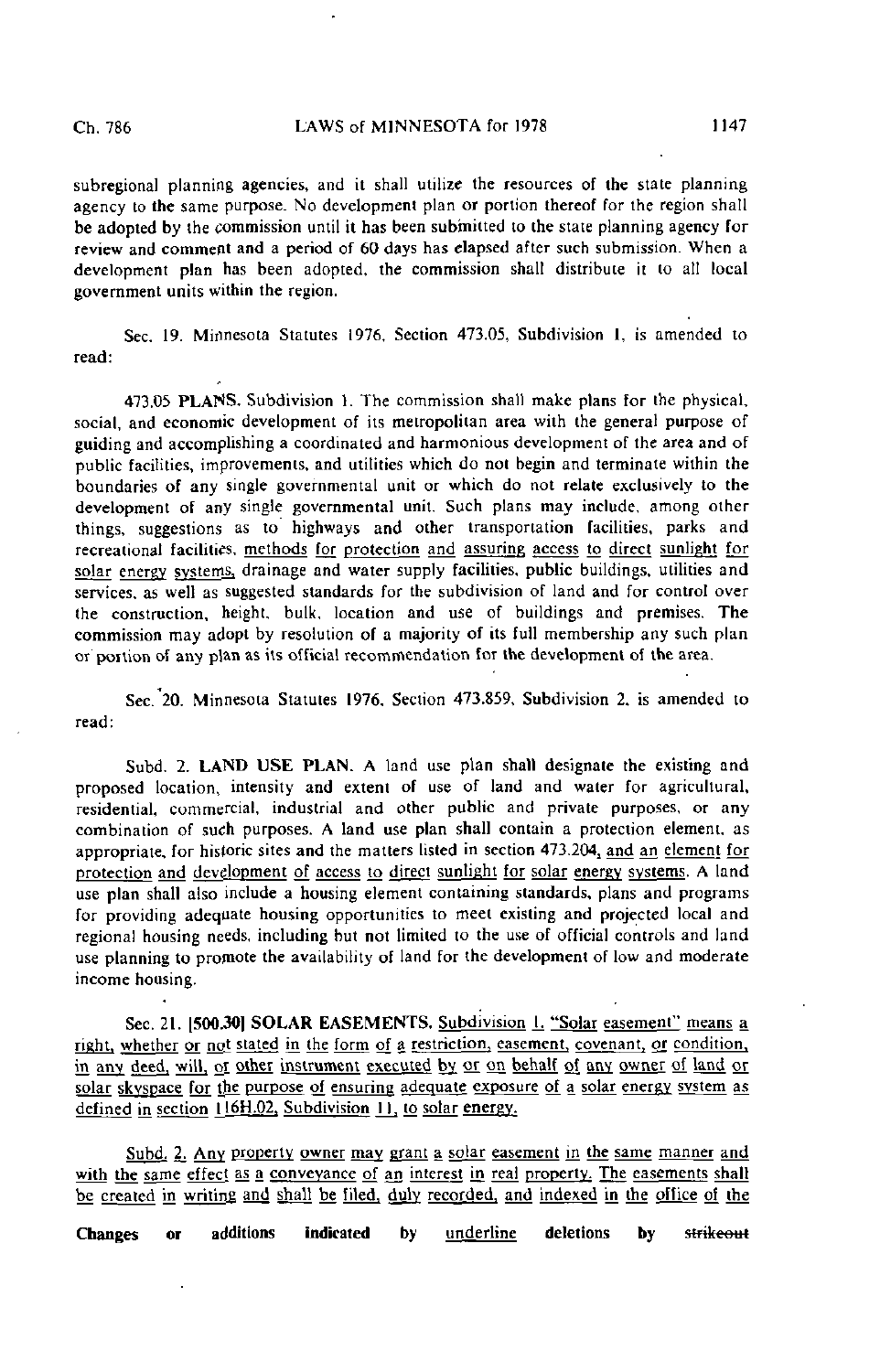recorder of the county in which the easement is granted. No duly recorded solar easement shall be unenforceable on account of lack of privity of estate or privity of contract; such easements shall run with the land or lands benefited and burdened and shall constitute a perpetual easement, except that a solar easement may terminate upon the conditions stated therein or pursuant to the provisions of section 500.20.

Subd. 3. Any deed, will, or other instrument that creates a solar easement shall include, but the contents are not limited to:

(a) a description of the real property subject to the solar easement and a decription of the real property benefiting from the solar easement;

(b) a description of the vertical and horizontal angles, expressed in degrees and measured from the site of the solar energy system, at which the solar easement extends over the real property subject to the solar easement, or any other description which defines the three dimensional space, or the place and times of day in which an obstruction to direct sunlight is prohibited or limited;

(c) any terms or conditions under which the solar easement is granted or may be terminated;

(d) any provisions for compensation of the owner of the real property benefiting from the solar easement in the event of interference with the enjoyment of the solar easement, or compensation of the owner of the real property subject to the solar easement for maintaining the solar easement;

(e) any other provisions necessary or desirable to execute the instrument.

Subd. 4. A solar easement may be enforced by injunction or proceedings in equity or other civil action.

Subd. 5. Any depreciation caused by any solar easement which is imposed upon designated property, but not any appreciation caused by any solar easement which benefits designated property, shall be included in the valuation of the property for property tax purposes.

Sec. 22. Notwithstanding the provisions of section 16.851, the date by which the state building code must be enforced within all municipalities in the state is January  $1$ , 1979. except that those portions of the slate building code relating to the grading of lumber shall not be effective until January 1, 1980.

Sec. 23. APPROPRIATIONS. Subdivision 1. For the year ending June 30, 1979. the sum of \$26.000 is appropriated from the general fund to the energy agency for the purposes of sections 5 and 6.

Subd. 2. For the year ending June 30, 1979, the sum of \$18,000 is appropriated from the general fund to the department of administration for the purposes of section 3.